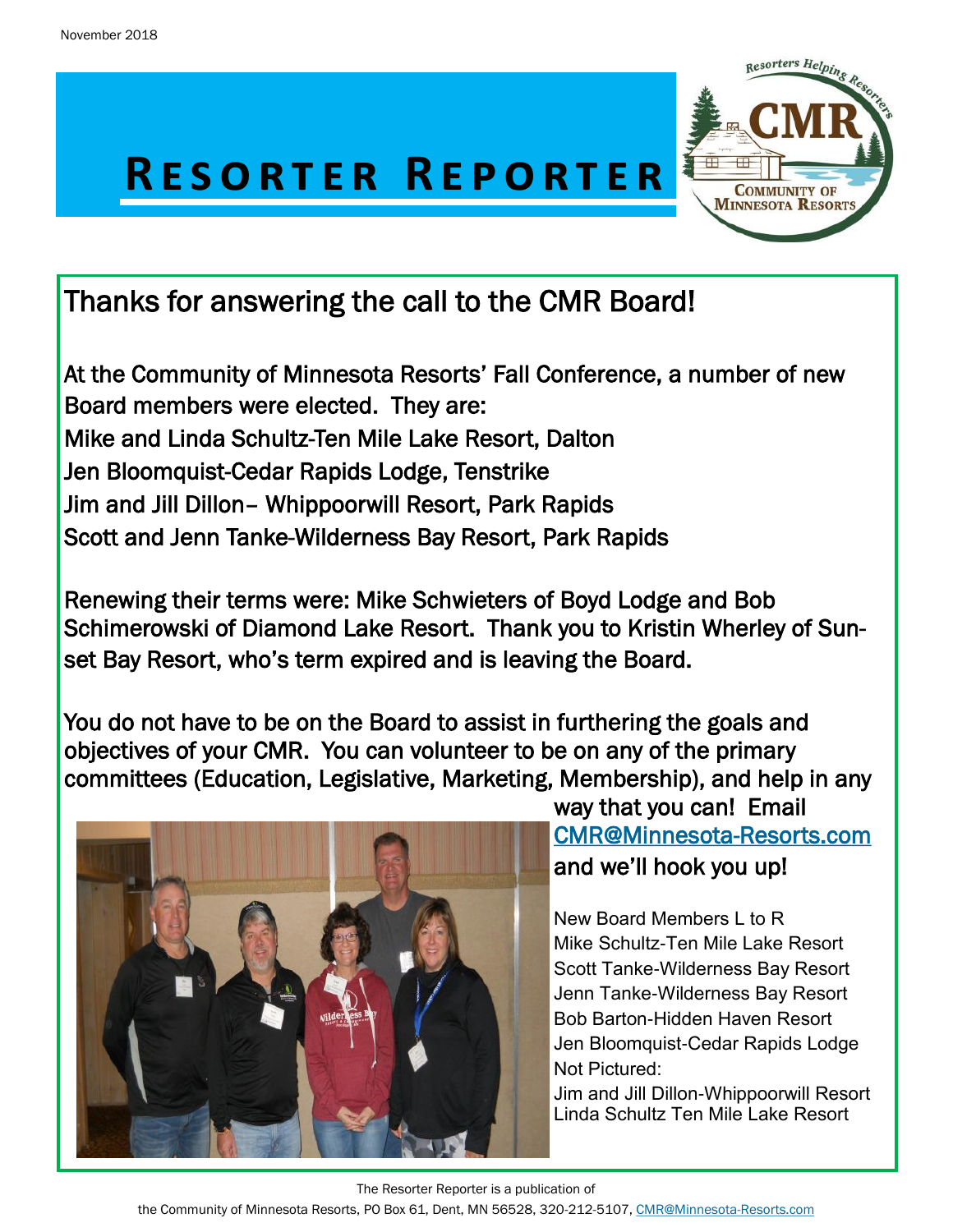The Community of Minnesota Resorts exists to help family owned and operated resorts in Minnesota to continue as a viable segment of the Minnesota tourism industry.

The Community of Minnesota Resorts' motto is: "Resorters Helping Resorters." "We believe that none of us alone is as smart as all of us together."

#### Table Of Contents

| New/Outgoing Board Members             | P1 |
|----------------------------------------|----|
| Calendar of Events                     | P2 |
| Resorter Of the Year Announced         | PЗ |
| Handling A Bad Review                  | P4 |
| CMR Day On The Hill                    | P4 |
| <b>CMR School of Resorting Classes</b> | P5 |
| <b>Membership Renewal-Final Notice</b> | Р6 |
| Need a Vacation?                       | P6 |
| <b>EMT Events Update</b>               | P6 |
| <b>Happy Thanksgiving</b>              | P7 |
|                                        |    |

#### New Format-Additional Content-Pertinent and Timely Information

The Community of Minnesota Resorts' newsletter, the Resorter Reporter, has changed. Here are some helpful hints for navigating the links in this newsletter.

When you click on a link to external content, you will be connected to that content. To return to the newsletter from that content, just close the new window that opened by clicking the back arrow in the upper left hand corner. You will then return to the Resorter Reporter.

## Community Of Minnesota Resorts Calendar of Events

| November 22    | <b>Thanksgiving</b>                               |                                       |
|----------------|---------------------------------------------------|---------------------------------------|
| November 28    | School of Resorting-see page 4                    | Calendar                              |
| December 6     | School of Resorting-see page 4                    | MONDAY TUESDAY WEDNESDAY THURSDAY TAY |
| December 25    | Christmas                                         | UNDAY                                 |
| February 19-20 | Day On The Hill-see page 3                        |                                       |
|                | Make sure to mark your calendar for these events! |                                       |

The Resorter Reporter is a publication of

the Community of Minnesota Resorts, PO Box 61, Dent, MN 56528, 320-212-5107, [CMR@Minnesota-Resorts.com](mailto:CMR@Minnesota-Resorts.com?subject=Community%20of%20Minnesota%20Resorts)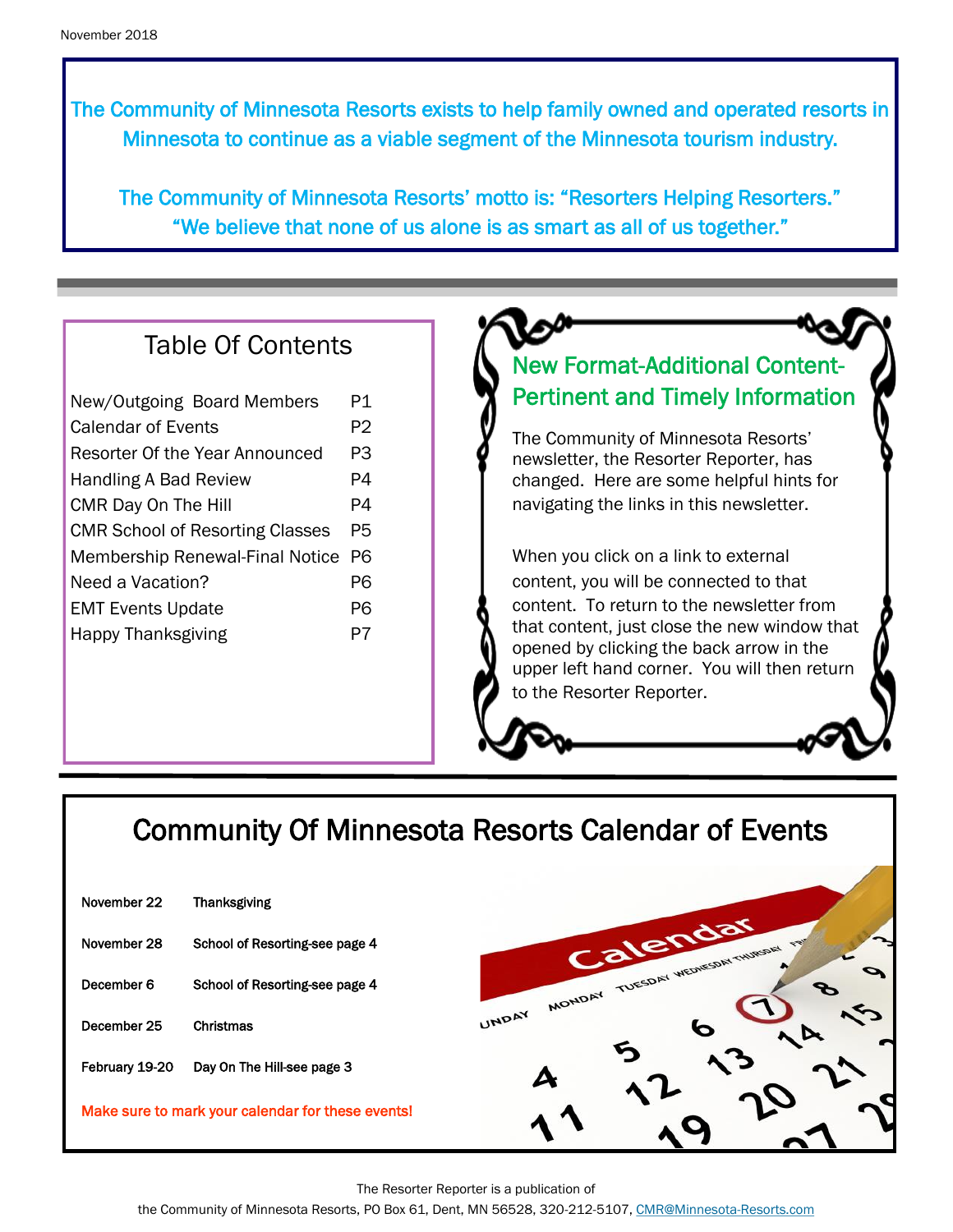



The Community of Minnesota Resorts (CMR) selects, through nominations by its members, one resort and resort owner that has shown a dedication for the improvement of the Minnesota Resort Industry by adopting and carrying out business policies and practices that reflect a personal pride in the industry as a whole.

The nominees also live up to the organization's motto of "Resorters Helping Resorters" by involvement in community activities and by displaying a willingness to help other resort owners to successfully operate Minnesota resorts.

Congratulations to Tim and Karen Senger of Cedar Point Resort who received this year's Resorter of the Year award at Fall Conference. Read their story in the upcoming issue of the Minnesota Resorter Magazine. The CMR would like to take this opportunity to thank Tim and Karen for the contributions of time and energy they make to the CMR, resorting /tourism in their area, and their community.

The Resorter Reporter is a publication of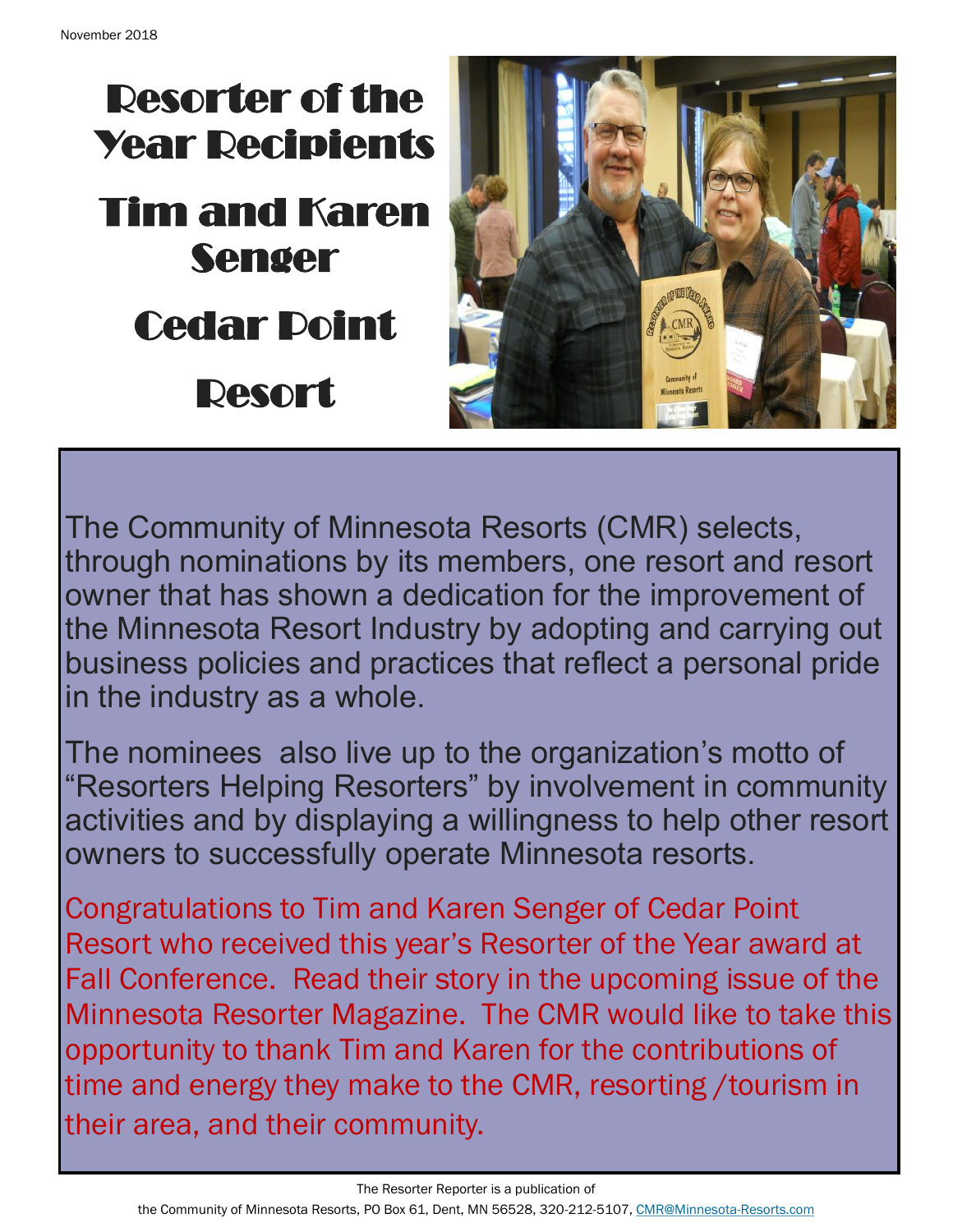# Ever Gotten a bad review rating on a travel website?

As resort owners we are in the service industry. We attempt to meet the needs of a wide range of individuals and cater to their likes and dislikes. Sometimes, for whatever the reason, we are unable to meet those needs, a guest has a bad experience, or our resort just does not meet their expectations. Sometimes we may even have a bad day (it happens even to resorters), and we may not handle a customer situation the way they feel it should be handled.

Have you ever read one of those bad reviews and just thought, man we put all this work into our resort and somebody has the nerve to put a bad review on the internet? I know I have. However, good and bad reviews are a fact of life in today's fast paced society. People utilize these reviews to formulate their future purchasing decisions.

You should not ignore the reviews, good or bad, of your resort. However, how do you respond to a bad review? Hopefully, the need will only arise once in a blue moon, but you need to be prepared and be able to respond in a professional manner when they do. Here is a link to an article called, "[5 Do's and Don'ts For](https://booksy.com/blog/us/dealing-with-negative-reviews/)  [Dealing With Negative Reviews"](https://booksy.com/blog/us/dealing-with-negative-reviews/) from Booksy. It gives some very useful information to assist you when that once in a blue moon bad review occurs.

### CMR Day On The Hill February 19th & 20th Mark Your Calendars



Join us on the bus! Make it so full we need two buses!

It is always great to see the items donated for the CMR Silent Auction held at the Fall Conference. Arts & crafts, handiwork, tickets, resort needs, wine baskets and the list goes on and on. The primary purpose of the Silent Auction is to raise funds to support our ever important Legislative efforts, primarily our Day On The Hill scheduled for February 19th and 20th, 2019. This year's Silent Auction raised \$3,500 to support Day On The Hill.

In addition to our legislative agenda, the bus ride is always a place to talk, share ideas, ask questions and learn how other resorters are doing things. New this year will be a mixer with legislators. This will be a very casual setting to allow us to mix and mingle with legislators and just talk. We can reinforce the reasons behind our stance on various issues, and stress how important our resorts are to the tradition of the Minnesota vacation experience.

However, Day On The Hill is nothing without each and every one of us participating and making our voices heard on issues that are important to us as resort owners and members of the tourism industry. Represent your resort and join us on the bus! This year was an election year, which means there are many new legislators, so we need to make an impression to make sure they know the issues important to us as resorters! We are in the process of developing our legislative agenda of the primary issues we will focus on in our discussion with legislators. If you have an issue you would like to present to the legislative committee for consideration for the agenda, or want to sign up for Day On The Hill, email Jim Wherley-Legislative Chairperson at [info@sunsbay.com.](mailto:info@sunsbay.com?subject=CMR%20Day%20On%20The%20Hill)

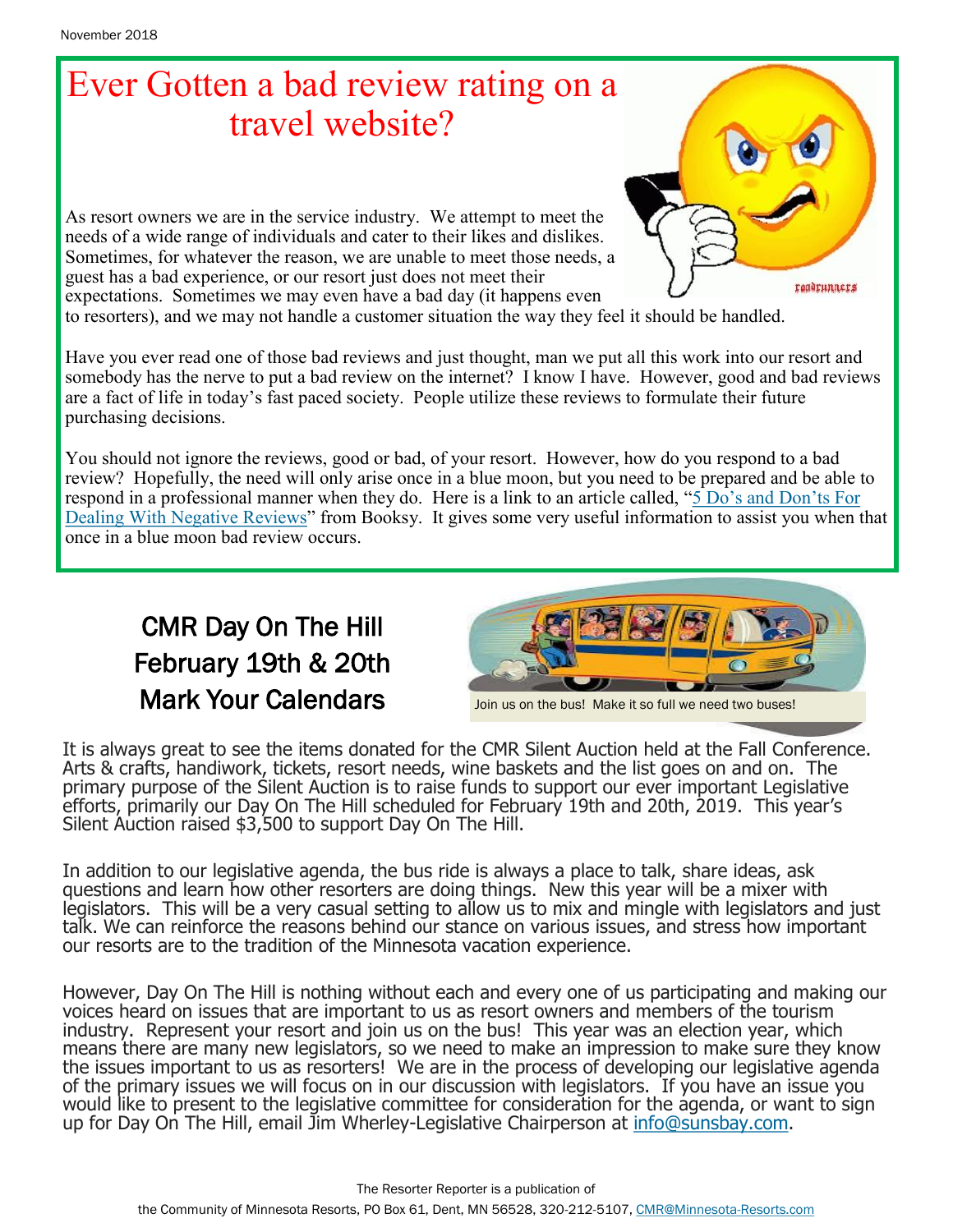# School of Resorting Upcoming Classes



Quickbooks – Hosted by CliftonLarsonAllen from Brainerd Wednesday, Nov. 28th This will most likely be an all day event, with a break for lunch. We are working on class details. Cost is being determined.

Sign Making Class – Hosted by The Shop in the Pines from Bemidji Thursday, Dec 6th at 10:00 a.m.

Cost will be \$25

Come get your creative juices flowing. Design a sign perfect for the Holidays coming up, or find one that fits one of your cabins, or even your house. Great time to let your imagination run wild!

Email Timberly at **[finnfeather@hotmail.com](mailto:finnfeather@hotmail.com)** to reserve a spot for one or both classes. Space is limited, so don't wait!

School of Resorting is held at various times during the year, and the purpose is to augment member learning by holding various classes/sessions on topics of interest to you as members. Have an idea for a class? Let Timberly know and she can look into it for future scheduling purposes. You can even host a School of Resorting session at your resort! Maybe it is a "how to "on something you have expertise in, or have at your resort. Others may have an interest in that also. The possibilities are endless!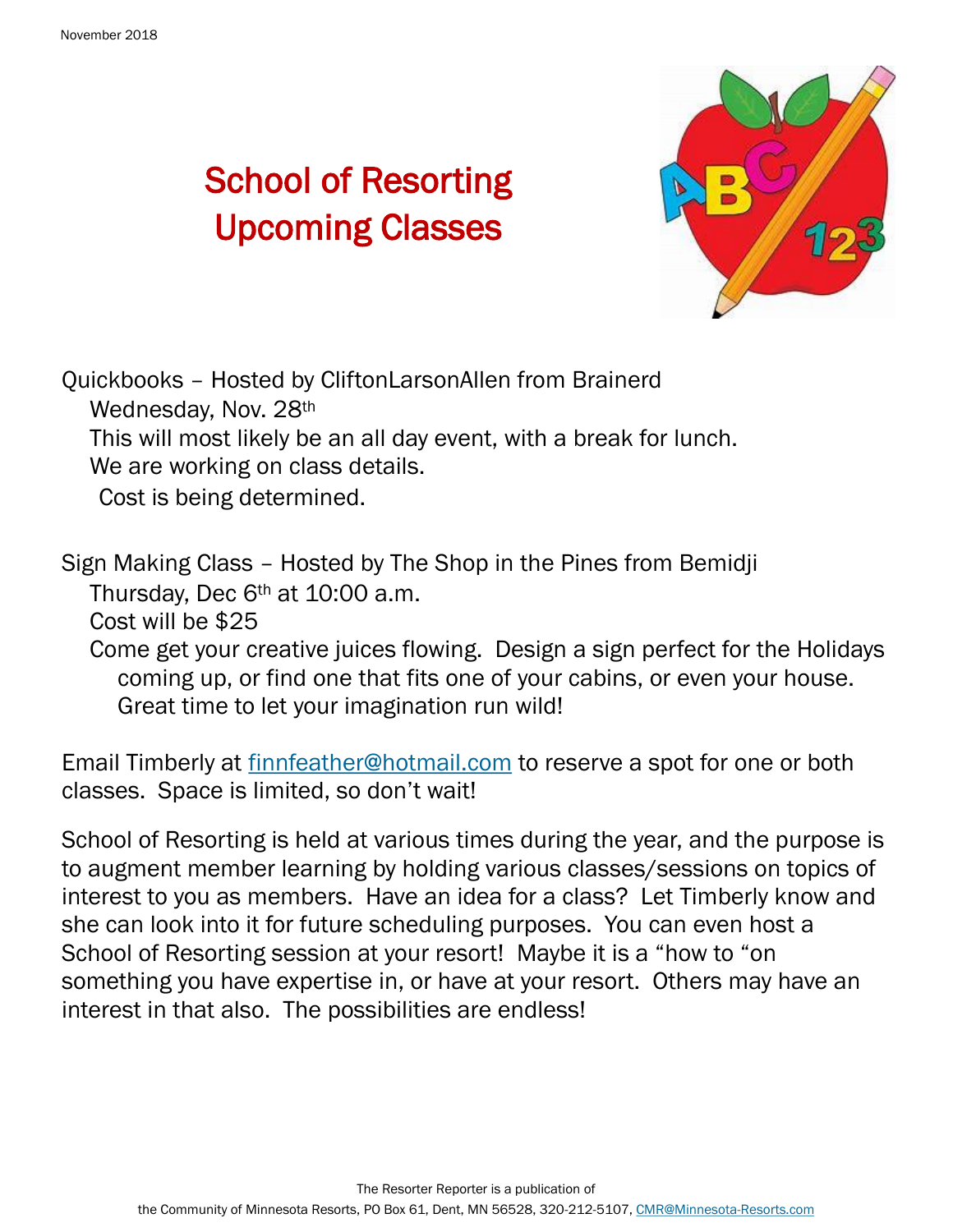## 2018 CMR Membership Renewal FINAL NOTICE, renewal date was August 31st

Final renewal notices were mailed to the resorts who have not yet renewed their annual membership to the CMR. Don't worry, there is still time to renew. Renew by December 15th, or lose your membership benefits by allowing your membership to lapse. Please renew today!

Payments by check can be mailed to the below address: CMR Attention: Membership PO Box 61 Dent, MN 56528

Want to renew online? Go to the **online application** and complete the information and submit payment. Remember, online payments incur a 3% transaction fee. Thank you for your ongoing membership!

Winner of the drawing for \$100 off of the 2019 annual membership renewal (for turning in their renewal by 8/31 of this year) was Bob Schimerowski of Diamond Lake Resort. Thank you to everyone for renewing!

#### Need a Vacation? Join fellow resorters as they travel to

Resort group.

Mexico! A group of resorters is traveling to Mexico February 26th through March 5th. They are working with Brenda Holleman at the Bemidji Travel Chalet at 218-751-1112. Just reference the Eickhorst or Scharenbroich

They will be staying at the Luxury Bahia Principe, Akumal, **located just south of Playa** Del Carmen. There are various room types available with different rates. This is an all inclusive luxury resort with amenities such as a spa, golf course, 3 pools, 7 restaurants, 9 bars and a children's water park. You can join the group for various activities or just relax on your own, you can choose.

For questions contact Jim or Deb Eickhorst at elax@kohlsresort.com.

#### What's going on in your neck of the woods?

Check out the Explore Minnesota Events Update by following this link to see what events are going on in



your area and around the state.

[Explore Minnesota Events Update](http://www.exploreminnesota.com/newsletter-sign-up/reports/events-report/)

Once at the site, just click on the most recent events update on the site and view your area's upcoming events.

The Resorter Reporter is a publication of

the Community of Minnesota Resorts, PO Box 61, Dent, MN 56528, 320-212-5107, [CMR@Minnesota-Resorts.com](mailto:CMR@Minnesota-Resorts.com?subject=Community%20of%20Minnesota%20Resorts)